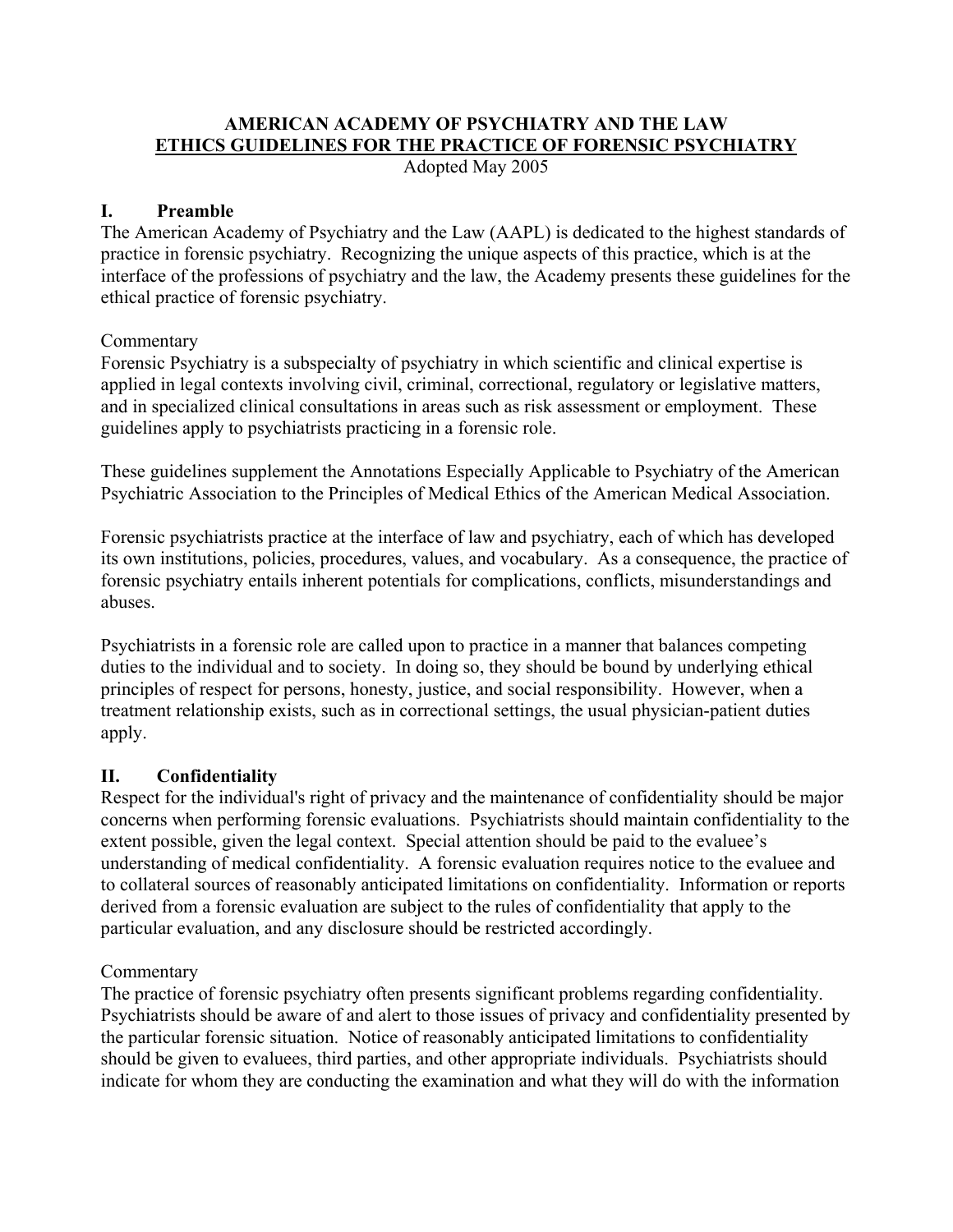obtained. At the beginning of a forensic evaluation, care should be taken to explicitly inform the evaluee that the psychiatrist is not the evaluee's "doctor." Psychiatrists have a continuing obligation to be sensitive to the fact that although a warning has been given, the evaluee may develop the belief that there is a treatment relationship. Psychiatrists should take precautions to ensure that they do not release confidential information to unauthorized persons.

When a patient is involved in parole, probation, conditional release, or in other custodial or mandatory settings, psychiatrists should be clear about limitations on confidentiality in the treatment relationship and ensure that these limitations are communicated to the patient. Psychiatrists should be familiar with the institutional policies regarding confidentiality. When no policy exists, psychiatrists should attempt to clarify these matters with the institutional authorities and develop working guidelines.

## **III. Consent**

At the outset of a face-to-face evaluation, notice should be given to the evaluee of the nature and purpose of the evaluation and the limits of its confidentiality. The informed consent of the person undergoing the forensic evaluation should be obtained when necessary and feasible. If the evaluee is not competent to give consent, the evaluator should follow the appropriate laws of the jurisdiction.

## Commentary

Informed consent is one of the core values of the ethical practice of medicine and psychiatry. It reflects respect for the person, a fundamental principle in the practices of psychiatry and forensic psychiatry.

It is important to appreciate that in particular situations, such as court-ordered evaluations for competency to stand trial or involuntary commitment, neither assent nor informed consent is required. In such cases, psychiatrists should inform the evaluee that if the evaluee refuses to participate in the evaluation, this fact may be included in any report or testimony. If the evaluee does not appear capable of understanding the information provided regarding the evaluation, this impression should also be included in any report and, when feasible, in testimony.

Absent a court order, psychiatrists should not perform forensic evaluations for the prosecution or the government on persons who have not consulted with legal counsel when such persons are: known to be charged with criminal acts; under investigation for criminal or quasi-criminal conduct; held in government custody or detention; or being interrogated for criminal or quasi-criminal conduct, hostile acts against a government, or immigration violations. Examinations related to rendering medical care or treatment, such as evaluations for civil commitment or risk assessments for management or discharge planning, are not precluded by these restrictions. As is true for any physician, psychiatrists practicing in a forensic role should not participate in torture.

Consent to treatment in a jail or prison or in other criminal justice settings is different from consent for a forensic evaluation. Psychiatrists providing treatment in such settings should be familiar with the jurisdiction's regulations governing patients' rights regarding treatment.

# **IV. Honesty and Striving for Objectivity**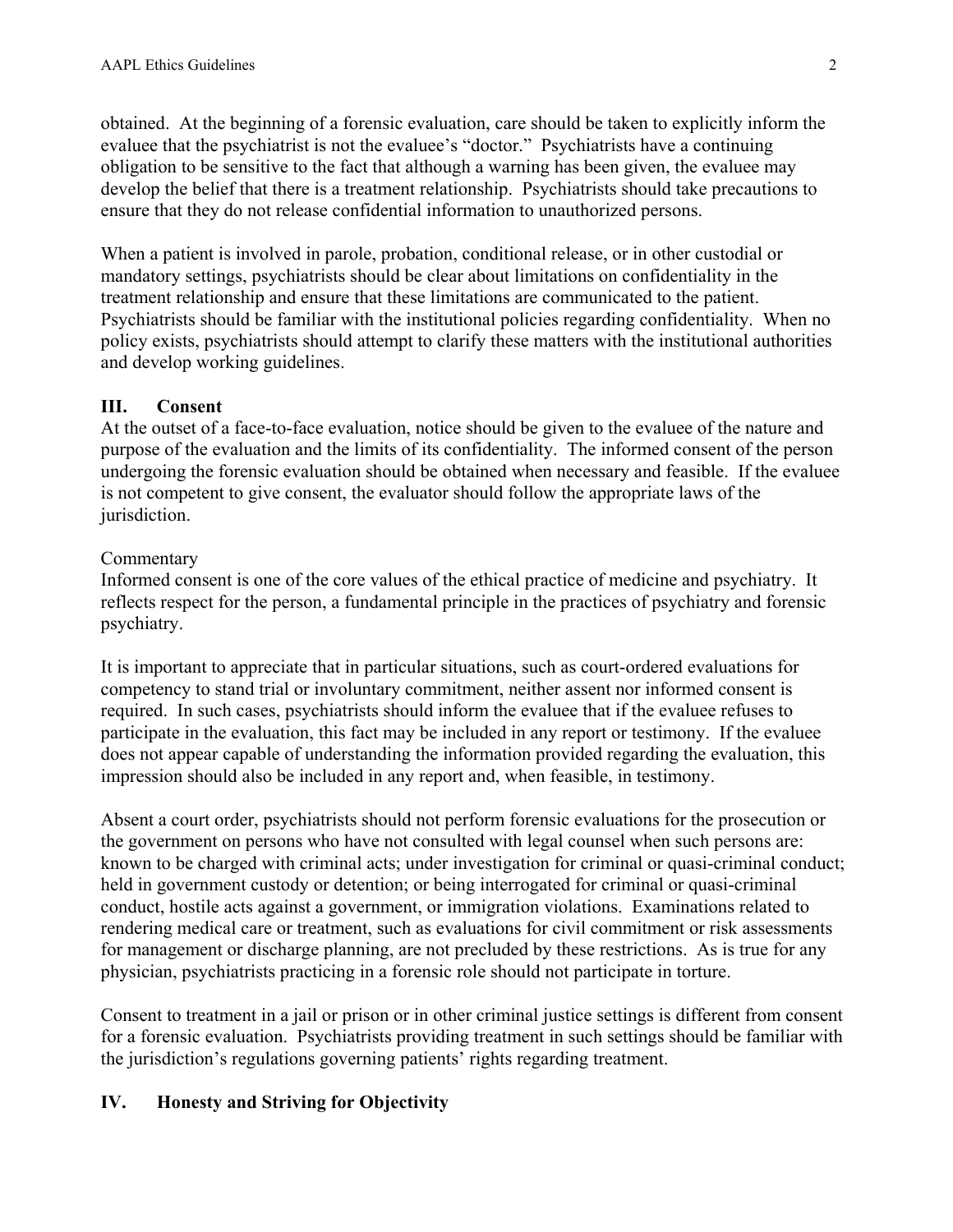When psychiatrists function as experts within the legal process, they should adhere to the principle of honesty and should strive for objectivity. Although they may be retained by one party to a civil or criminal matter, psychiatrists should adhere to these principles when conducting evaluations, applying clinical data to legal criteria, and expressing opinions.

#### **Commentary**

The adversarial nature of most legal processes presents special hazards for the practice of forensic psychiatry. Being retained by one side in a civil or criminal matter exposes psychiatrists to the potential for unintended bias and the danger of distortion of their opinion. It is the responsibility of psychiatrists to minimize such hazards by acting in an honest manner and striving to reach an objective opinion.

Psychiatrists practicing in a forensic role enhance the honesty and objectivity of their work by basing their forensic opinions, forensic reports and forensic testimony on all available data. They communicate the honesty of their work, efforts to attain objectivity, and the soundness of their clinical opinion, by distinguishing, to the extent possible, between verified and unverified information as well as among clinical "facts," "inferences," and "impressions."

Psychiatrists should not distort their opinion in the service of the retaining party. Honesty, objectivity and the adequacy of the clinical evaluation may be called into question when an expert opinion is offered without a personal examination. For certain evaluations (such as record reviews for malpractice cases), a personal examination is not required. In all other forensic evaluations, if, after appropriate effort, it is not feasible to conduct a personal examination, an opinion may nonetheless be rendered on the basis of other information. Under these circumstances, it is the responsibility of psychiatrists to make earnest efforts to ensure that their statements, opinions and any reports or testimony based on those opinions, clearly state that there was no personal examination and note any resulting limitations to their opinions.

In custody cases, honesty and objectivity require that all parties be interviewed, if possible, before an opinion is rendered. When this is not possible, or is not done for any reason, this should be clearly indicated in the forensic psychiatrist's report and testimony. If one parent has not been interviewed, even after deliberate effort, it may be inappropriate to comment on that parent's fitness as a parent. Any comments on the fitness of a parent who has not been interviewed should be qualified and the data for the opinion clearly indicated.

Contingency fees undermine honesty and efforts to attain objectivity and should not be accepted. Retainer fees, however, do not create the same problems in regard to honesty and efforts to attain objectivity and, therefore, may be accepted.

Psychiatrists who take on a forensic role for patients they are treating may adversely affect the therapeutic relationship with them. Forensic evaluations usually require interviewing corroborative sources, exposing information to public scrutiny, or subjecting evaluees and the treatment itself to potentially damaging cross-examination. The forensic evaluation and the credibility of the practitioner may also be undermined by conflicts inherent in the differing clinical and forensic roles. Treating psychiatrists should therefore generally avoid acting as an expert witness for their patients or performing evaluations of their patients for legal purposes.